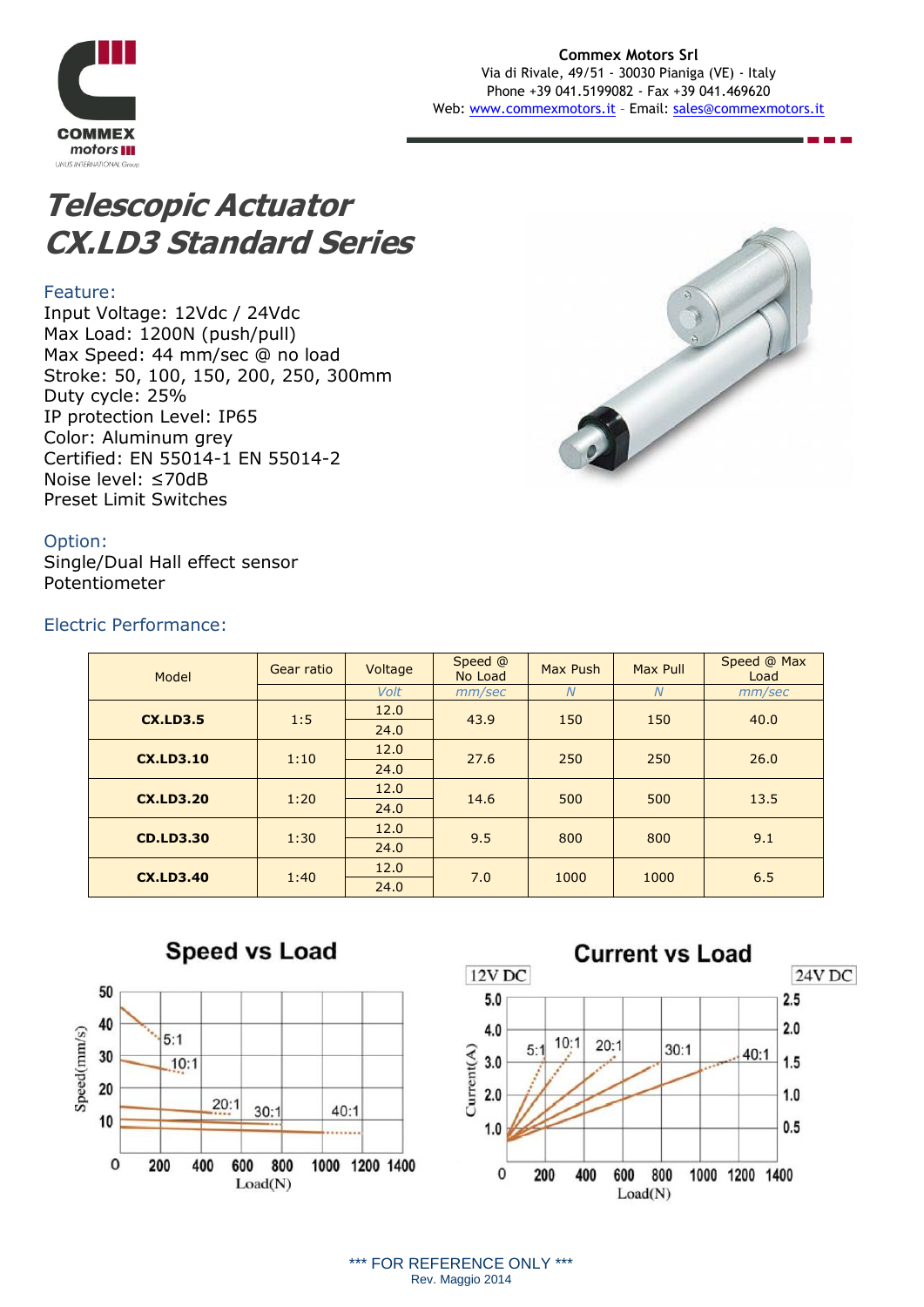

# **Telescopic Actuator CX.LD3 with Hall Sensor Encoder**

#### Feature:

Input Voltage: 12Vdc / 24Vdc Max Load: 1200N (push/pull) Max Speed: 44 mm/sec @ no load Stroke: 50, 100, 150, 200, 250, 300mm Duty cycle: 25% IP protection Level: IP65 Color: Aluminum grey Certified: EN 55014-1 EN 55014-2 Noise level: ≤70dB Preset Limit Switches Hall Sensor Encoder



| <b>Hall Sensor</b> |           |  |  |  |
|--------------------|-----------|--|--|--|
| Gear ratio         | Pulses/mm |  |  |  |
| 1:5                | 2.3       |  |  |  |
| 1:10               | 3.6       |  |  |  |
| 1:20               | 6.9       |  |  |  |
| 1:30               | 10.6      |  |  |  |
| 1:40               | 14.3      |  |  |  |
|                    |           |  |  |  |

## Electric Performance:

| Model            | Gear ratio | Voltage | Speed @<br>No Load | Max Push | Max Pull       | Speed @ Max<br>Load |
|------------------|------------|---------|--------------------|----------|----------------|---------------------|
|                  |            | Volt    | mm/sec             | N        | $\overline{N}$ | mm/sec              |
| <b>CX.LD3.5</b>  | 1:5        | 12.0    | 43.9               | 150      | 150            | 40.0                |
|                  |            | 24.0    |                    |          |                |                     |
| <b>CX.LD3.10</b> | 1:10       | 12.0    | 27.6               | 250      | 250            | 26.0                |
|                  |            | 24.0    |                    |          |                |                     |
| <b>CX.LD3.20</b> | 1:20       | 12.0    | 14.6               | 500      | 500            | 13.5                |
|                  |            | 24.0    |                    |          |                |                     |
| <b>CD.LD3.30</b> | 1:30       | 12.0    | 9.5                | 800      | 800            | 9.1                 |
|                  |            | 24.0    |                    |          |                |                     |
| <b>CX.LD3.40</b> | 1:40       | 12.0    | 7.0                | 1000     | 1000           | 6.5                 |
|                  |            | 24.0    |                    |          |                |                     |